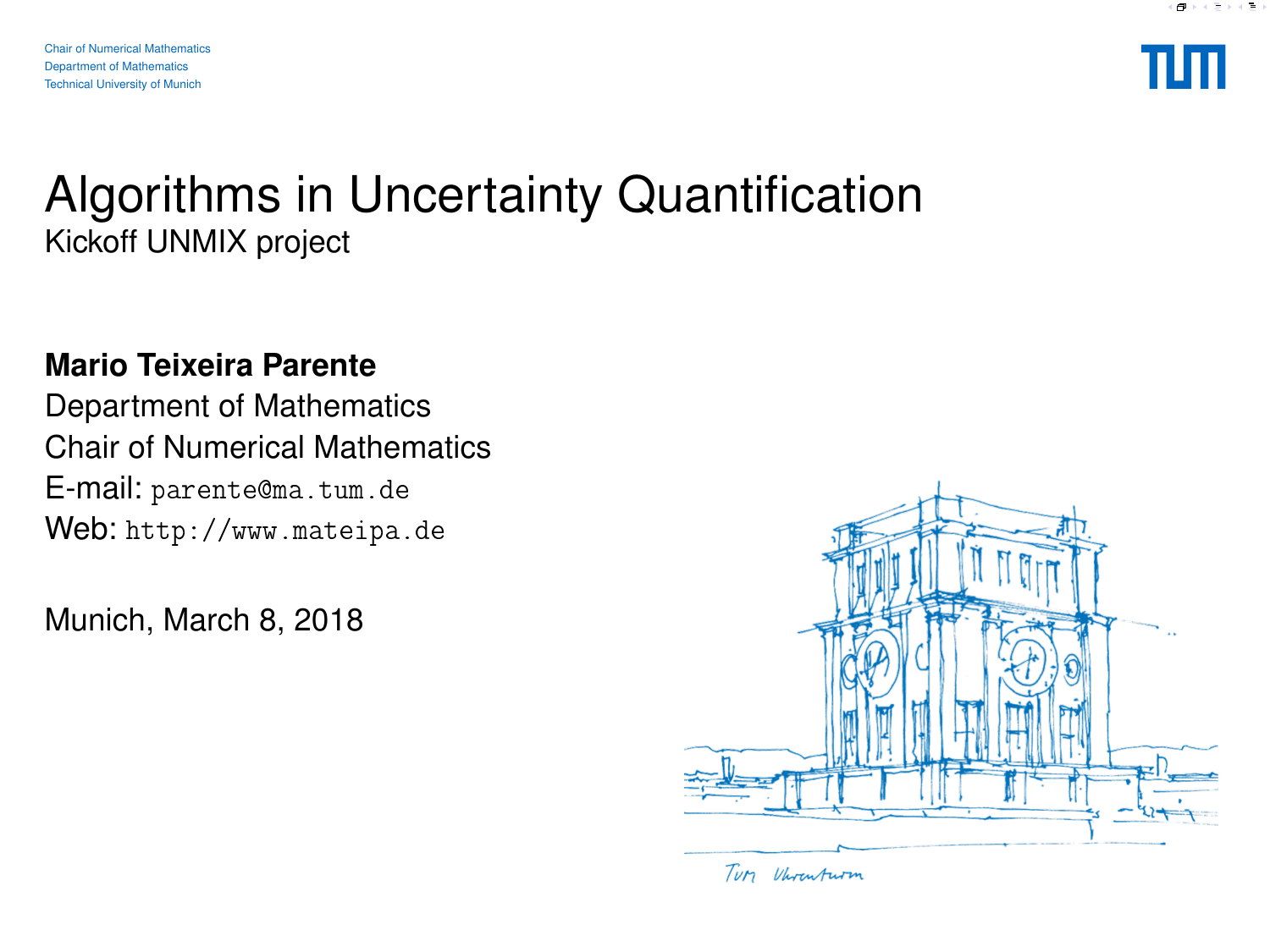

# Uncertainty Quantification

Physical models are subject to uncertainties of different kinds/sources<sup>1</sup>:

- Model error
- Measurement noise
- Discretization error
- **Parameter uncertainty**
- Uncertainty in the system of reasoning

<sup>1</sup> [\[Oden, 2017\]](#page-7-0) Mario Teixeira Parente (TUM) | Algorithms in Uncertainty Quantification 2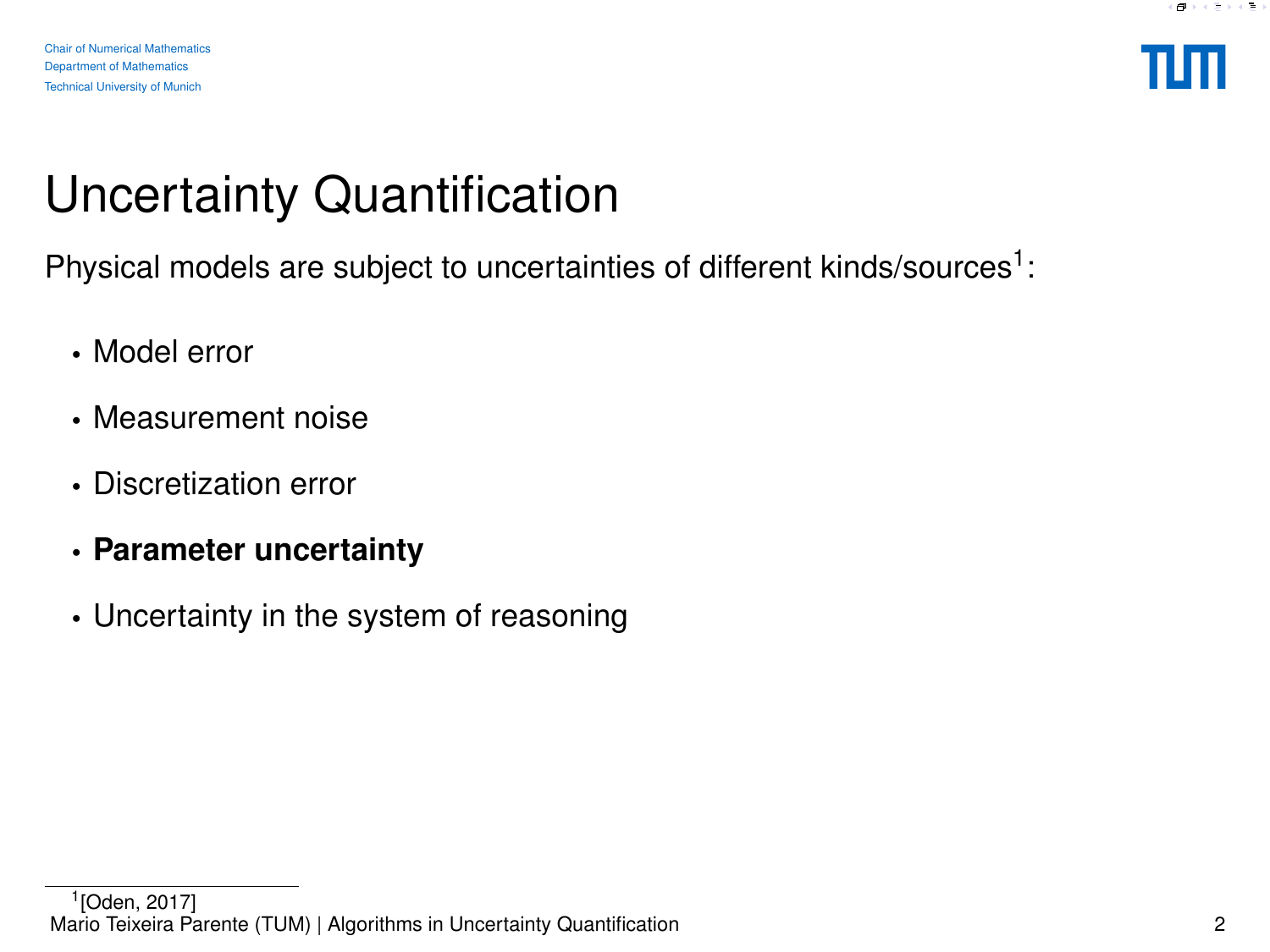

#### Parameter inference

**Task:** Find the "best" model parameters θ that explain measured data *d*.

 $\rightarrow$  Inverse problem: Find  $\theta^{\star}$  such that

$$
d = \mathscr{G}(\theta^*)
$$
 or  $\theta^* = \underset{\theta}{\arg\min} ||d - \mathscr{G}(\theta)||_2$ .

- $\rightarrow$  **ill-posed** (and no uncertainties)
- $\rightarrow$  Inference in a probabilistic framework<sup>2</sup>: **Bayesian inversion**

<sup>&</sup>lt;sup>2</sup>[\[Tarantola, 2005,](#page-7-1) [Kaipio and Somersalo, 2006\]](#page-7-2) Mario Teixeira Parente (TUM) | Algorithms in Uncertainty Quantification 3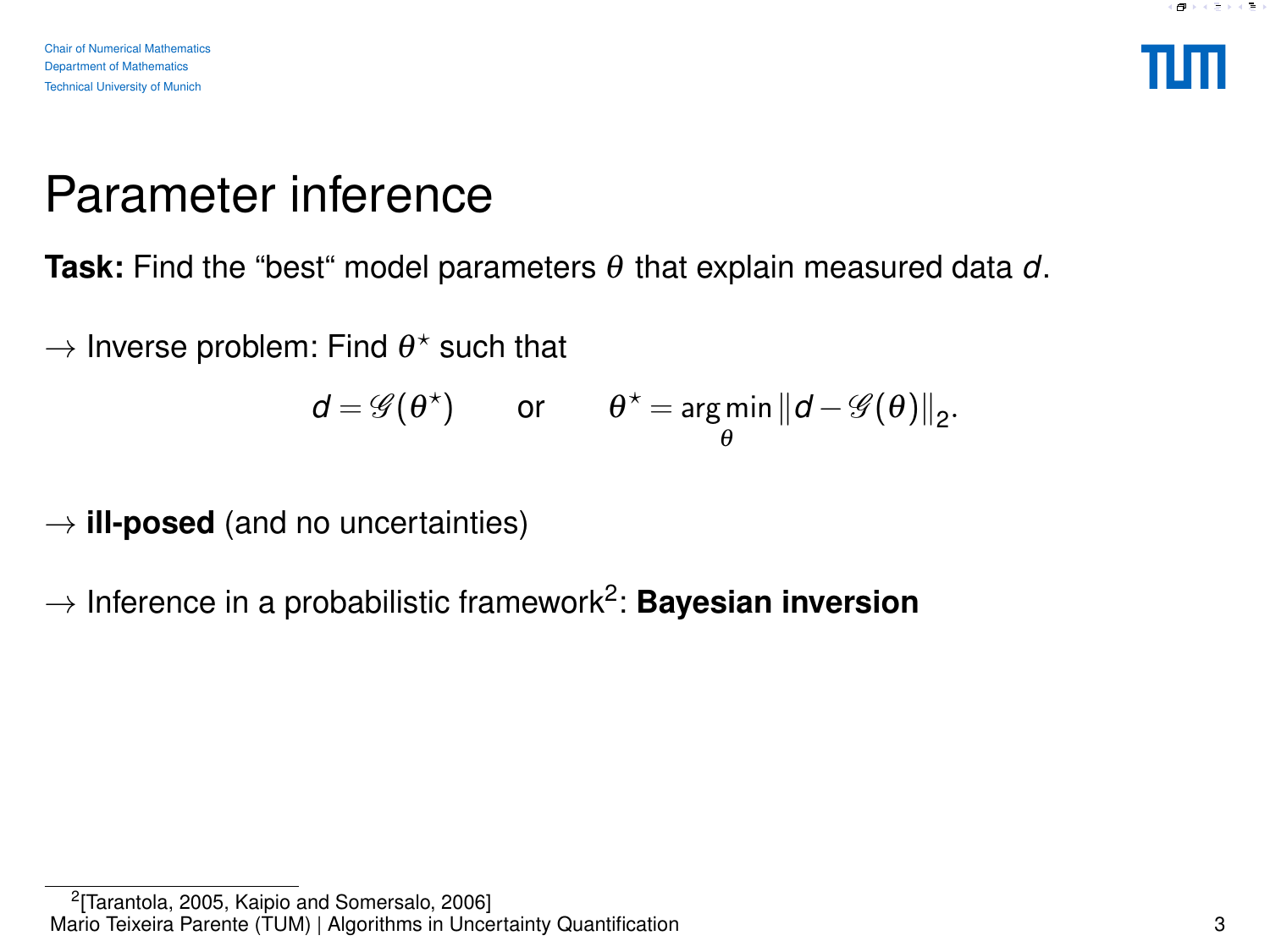

## Bayesian inversion

**Idea:** Treat data and parameters as random variables.

Assume noise in measurements:  $\eta \sim \mathcal{N}(0,\Gamma)$ 

$$
d = \mathscr{G}(\theta) + \eta \tag{1}
$$

**Task:** Find *posterior distribution*  $\rho(\theta|d) \propto \rho(d|\theta)\rho(\theta)$ .

Analytical expression for the posterior are prohibitive.  $\rightarrow$  Create samples

If one forward solve has high computational cost and number of dimensions is non-trivial, then sampling is very expensive.  $\rightarrow$  Surrogate models, dimension reduction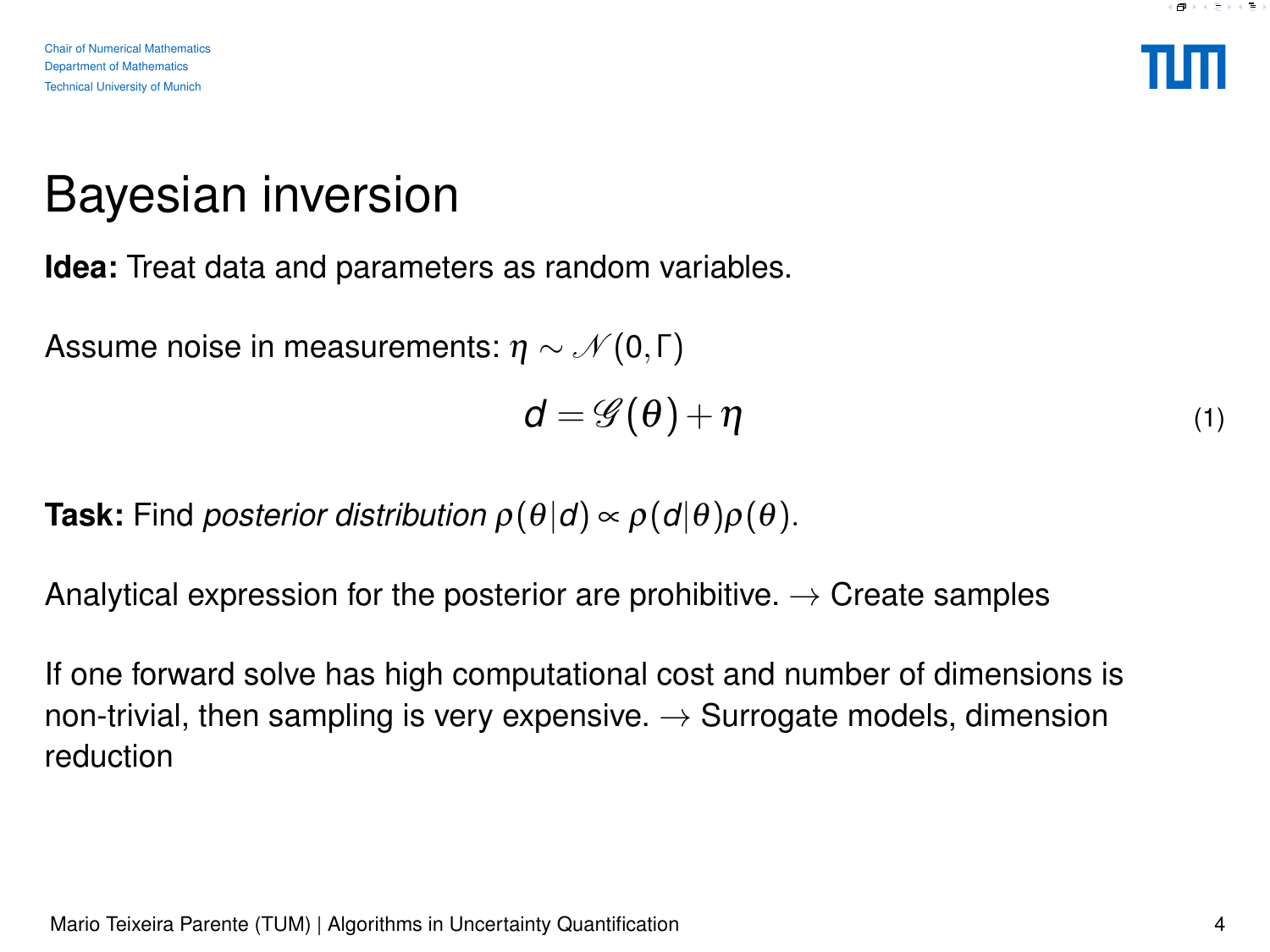

#### Dimension reduction with *active subspaces*

Approximate a high-dimensional function  $f : \mathbb{R}^n \to \mathbb{R}$  with a lower-dimensional function  $g:\mathbb{R}^k\to\mathbb{R}$  ( $k < n$ ) by concentrating on "important directions" in the domain.

#### *Interpretation in Bayesian inversion:*

Infer only those parameters (more accurate: directions in the parameter space) that are informed by data.



Fig.: Data misfit of an 8*D* parameter space plotted on the most important axes [\[Teixeira Parente et al., 2018\]](#page-7-3).

Mario Teixeira Parente (TUM) | Algorithms in Uncertainty Quantification 5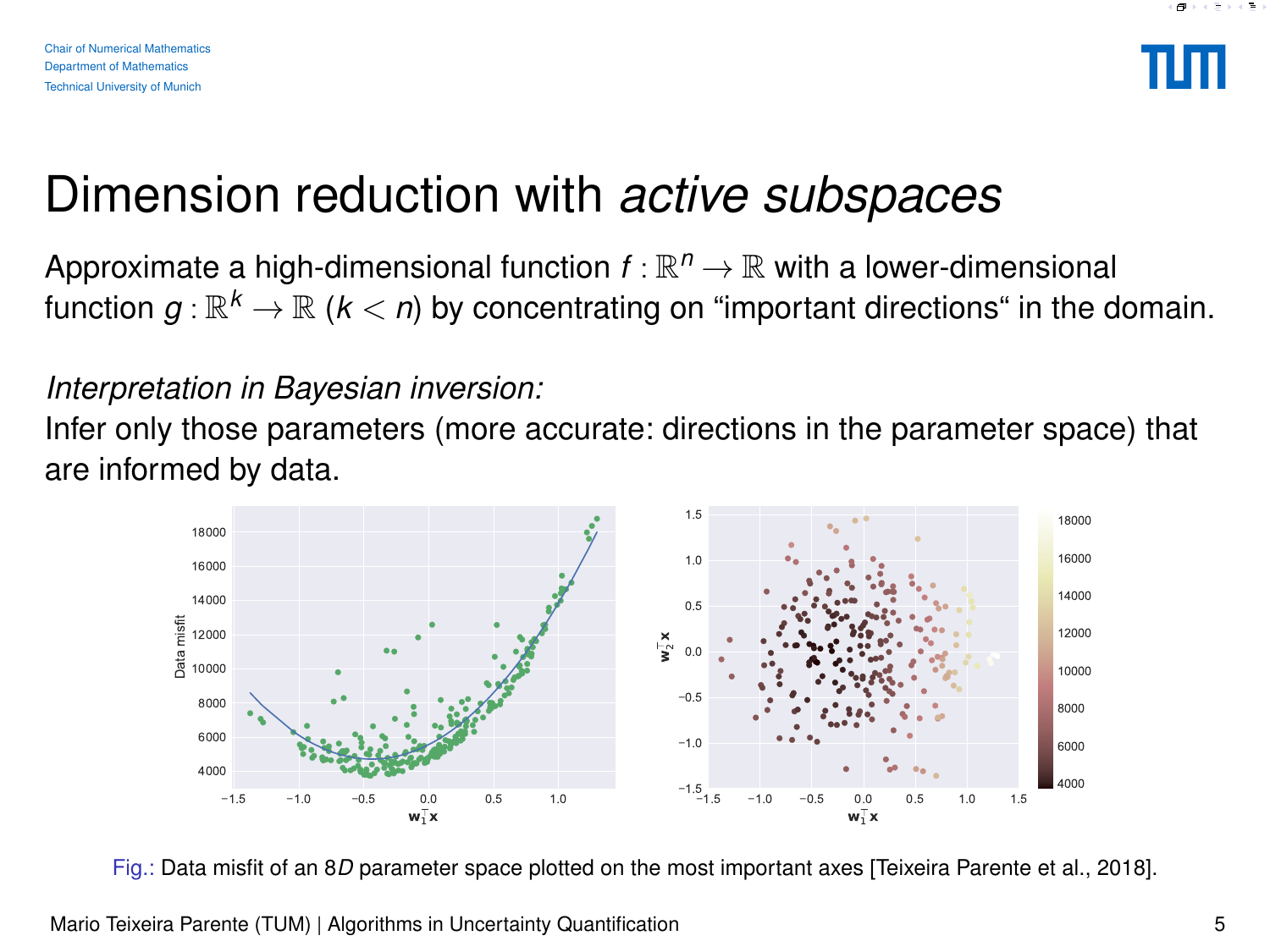

## Future investigations

- Avoiding MCMC with *transport maps*
- Sparse grids in the parameter space
- Reduced basis approach for Bayesian inversion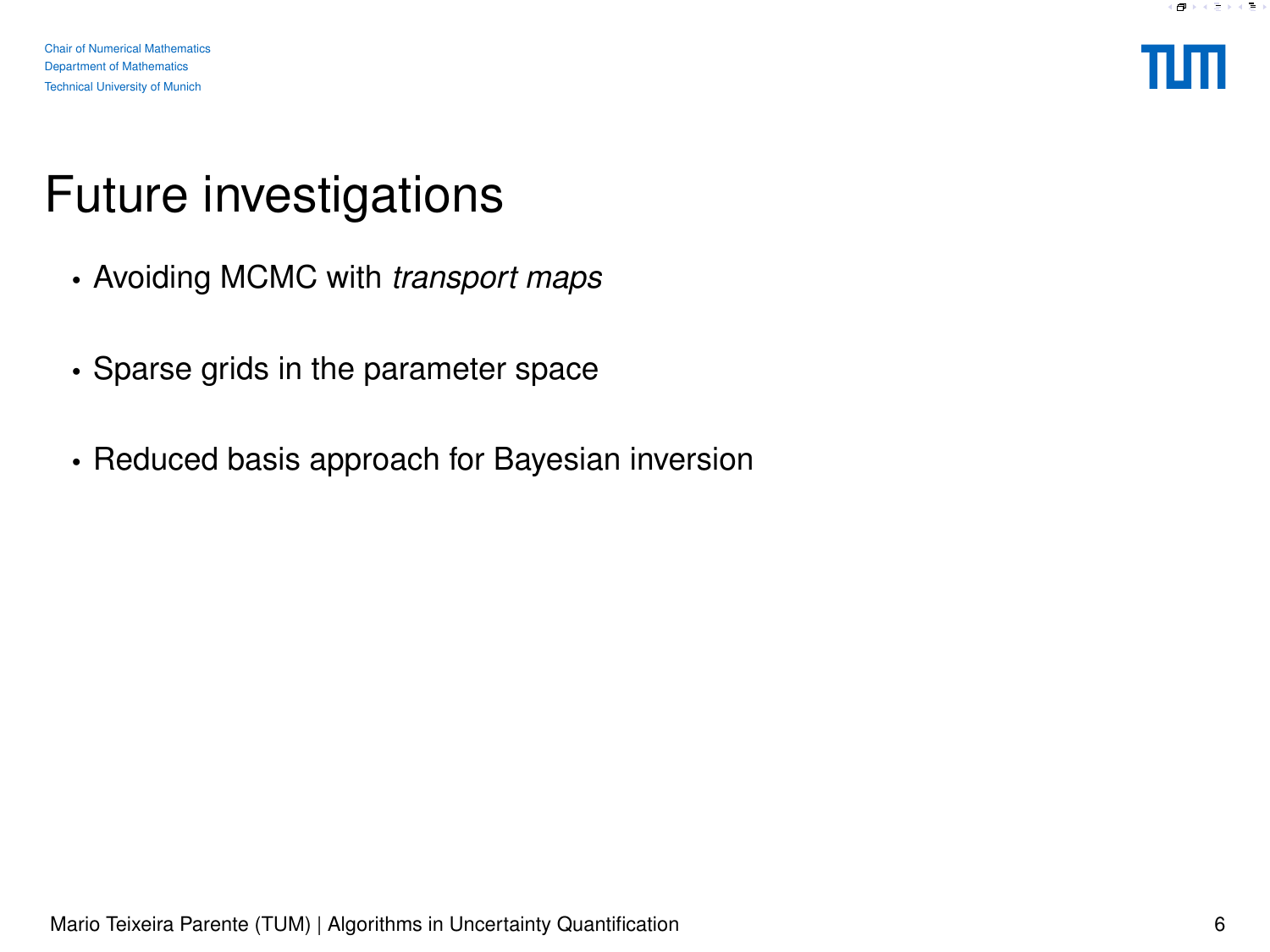

## Potential topics for (Master) theses

• **Reduced basis approach for Bayesian inversion**

Shift expensive computations to a offline-phase and use results to accelerate online computations.

• *Consistent* **Bayesian formulation of stochastic inverse problems**<sup>3</sup>

Combine a measure-theoretic approach to stochastic inverse problems with the conventional Bayesian formulation. Use new ideas to lower the influence of the prior on the posterior.

 $^3$ [\[Butler et al., 2017\]](#page-7-4) Mario Teixeira Parente (TUM) | Algorithms in Uncertainty Quantification 7